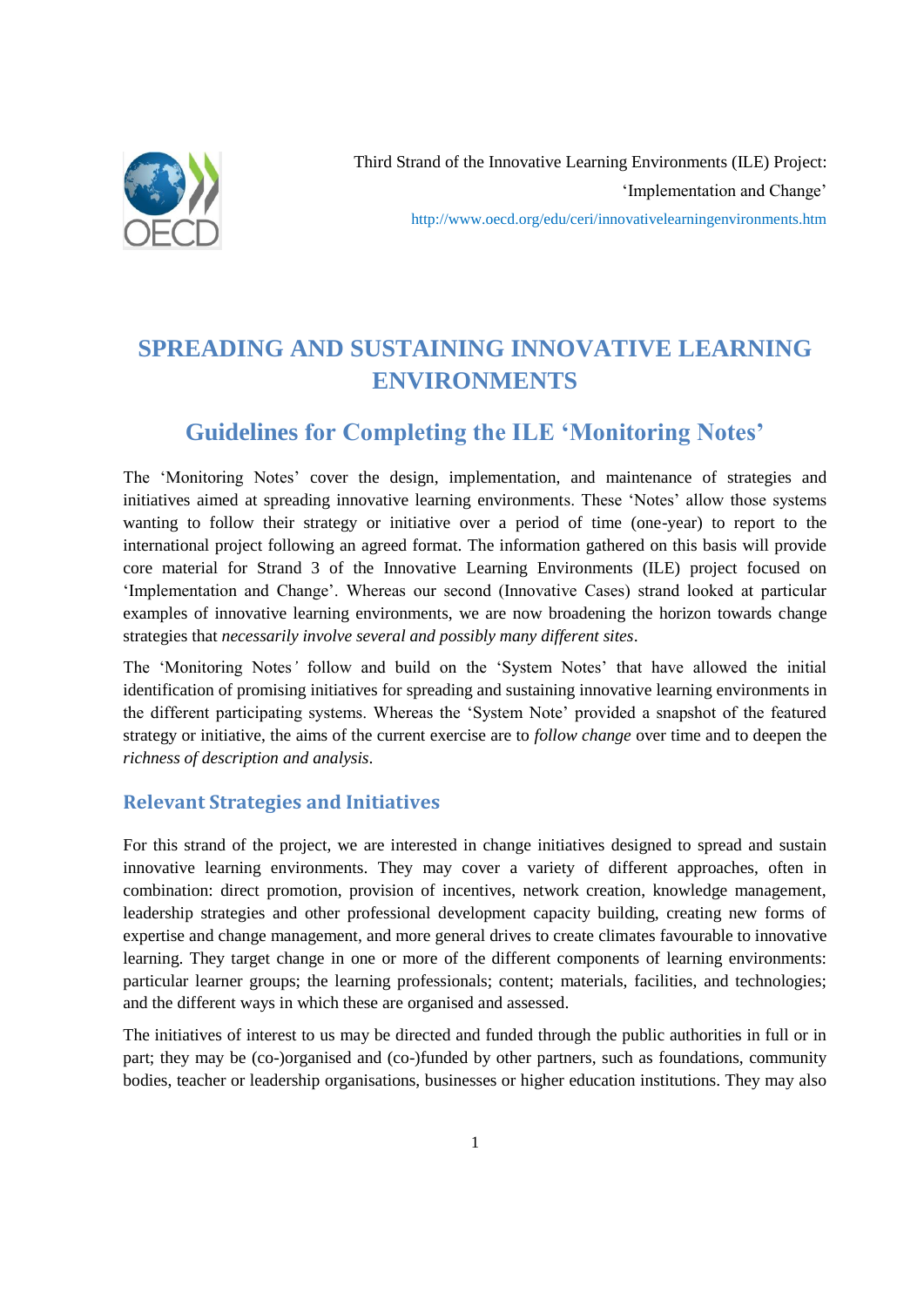come from "bottom-up" endeavours within education. They are all relevant to this strand of the ILE project.

The initiative may be an established one or instead it may be just beginning; in either case, it needs to be already operational rather than still at the planning stage. It will normally already have been included in the initial "System Note".

We are not looking for general reforms of the curriculum, institutional structures, and the management or governance of schooling that do not have the intention first and foremost to innovate learning environments.

## **Completing the Monitoring Notes**

This document provides the reporting framework for those systems moving beyond the "System Note" to monitor their chosen strategy or initiative over a one-year period. These systems will report on *one* initiative and prepare two reports:

- 1) "Monitoring Note 1" at the start of the one-year period (normally May 2013); and
- 2) "Monitoring Note 2" a year later.

There is no specific methodology suggested as the initiatives will be of very different kinds though clearly the "Monitoring Notes" call for monitoring, analysis, and reflection. The system may decide to contract in additional research capacity but we leave it to each one to decide on that and on who will prepare the reports. It is essential, however, that the ILE Coordinator oversees the development of the reports and communication on this with the ILE project.

We envisage that the completed 'Monitoring Note 1' might be around 10 pages in length, and that the "Monitoring Note 2" a year later around 20 pages in length, but these are purely indicative guidelines.

The completed "Monitoring Notes" will be disseminated through various channels: they will be published on the ILE website; distributed through project conferences and workshops; and provide the core material for the analytical outputs of Strand 3 of the ILE project on "Implementation and Change".

### **The questions structuring your submissions**

"Monitoring Note 1" will normally be submitted by end-May 2013. It builds and elaborates on the initial 'System Note' by:

- Focusing on *one* initiative only (some of the submitted 'System Notes' cover several). If a choice needs to be made, please select that initiative/strategy that holds greatest promise of extending innovative learning environments and doing this at scale.
- Providing more contextual information about the aims, rationales, the target populations, institutions involved, and accountability, governance, and broader policies that contextualise or impact on the featured initiative. Why does the initiative/strategy look like it does?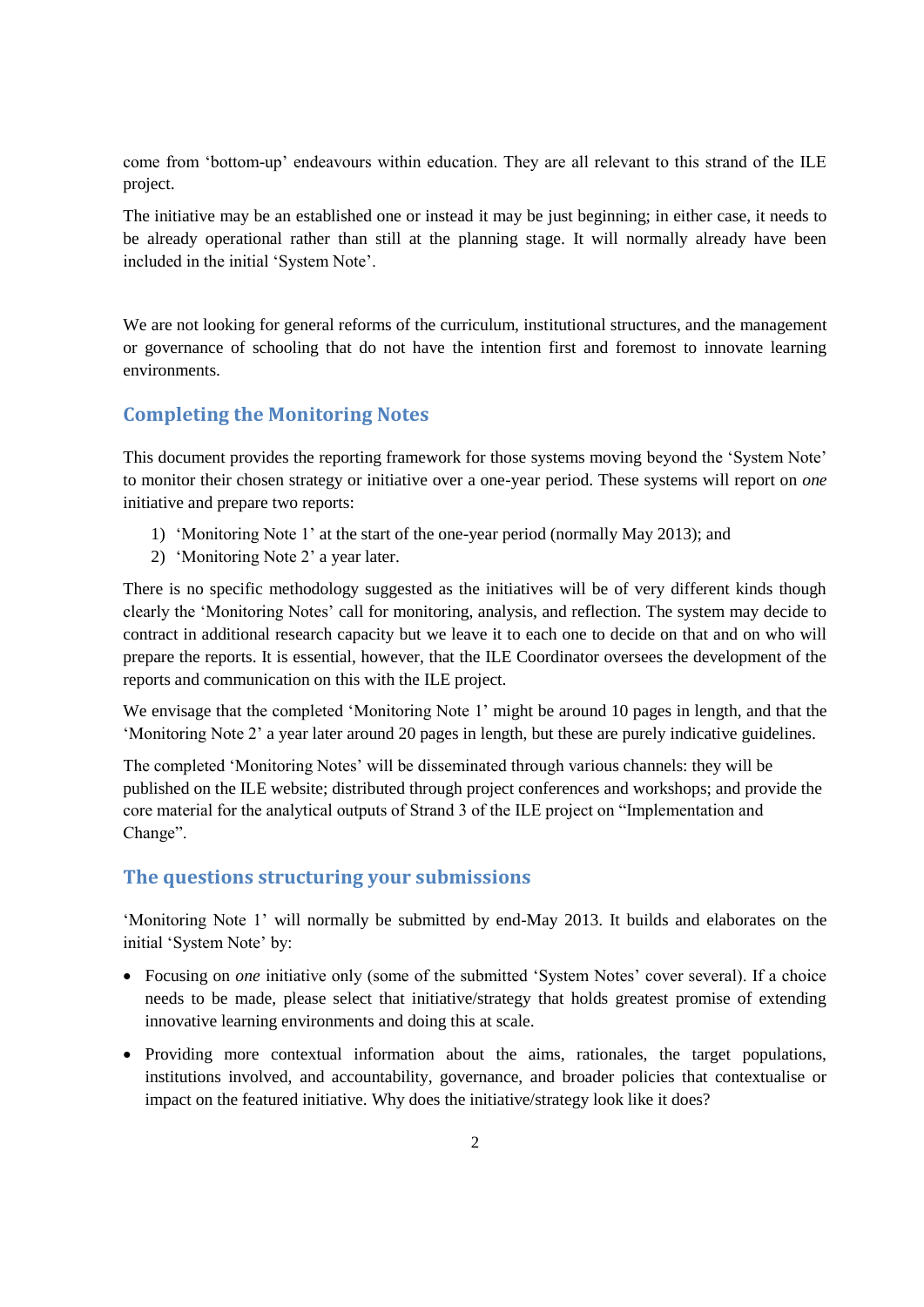Elaborating on the theory of change underpinning the strategy and the mechanisms in place to realise such a "theory": why it is expected that significant change will take place in the nature of learning at the ground level and at the same time that this will occur at the hoped-for scale and be sustained?

'Monitoring Note 2' will be submitted end-May 2014 and it is expected that each participating system at this level will put mechanisms in place to be able to monitor progress. Basic questions here include:

- How far have the original intentions and mechanisms been maintained and, if they have changed, why?
- Elaborate on the role of policy and policy-makers, at various levels of the education system, in realising the innovative change.
- Have new stakeholders come into the frame? Has the policy context changed? Have new challenges, opportunities or resources emerged?
- How responsive has the initiative been to altered circumstances?
- Explain what mechanisms have been put in place for making progress sustainable?

A strategy or initiative that aims to change learning environments should be evaluated in these terms as well: how far has the reorganisation of learning and behaviours been reached in the way intended?

- *Change of learning environments*: How have arrangements and behaviours been altered inspired or driven by the initiative? How far-reaching is that change?
- *Reach*: How many learning environments (schools etc.) have shown evidence of change and has such reach met the ambitions of the initiative?
- *Change in learning outcomes:* What are the learning criteria by which effectiveness or success of this strategy/initiative can be judged? What does existing evidence show about positive change in learning outcomes?
- *Change theories and mechanisms*: How robust have the underpinning change strategies proved to be and what might be strengthened to assure wider success?

We would like this report to contain reflections on the evaluations that have been done and that ideally would have been conducted to do justice to the initiative/strategy, including why these may have proved difficult to put in place. Such reflections will provide invaluable additional insight on appropriate evaluation methodologies for innovation in learning in the future.

These points are summarised in Table 1.

#### **Less successful initiatives/strategies**

We are also interested in learning from initiatives/strategies that were *less successful*. In the original System Note we indicated our interest but, for perhaps understandable reasons, this has not been widely taken up. If you have such an example to offer we would be interested in knowing what it was as an annex to "Monitoring Note 2": who was involved, design and ambition, and why in your view it did not work. These initiative/strategies may already have been completed and need not be identified by name.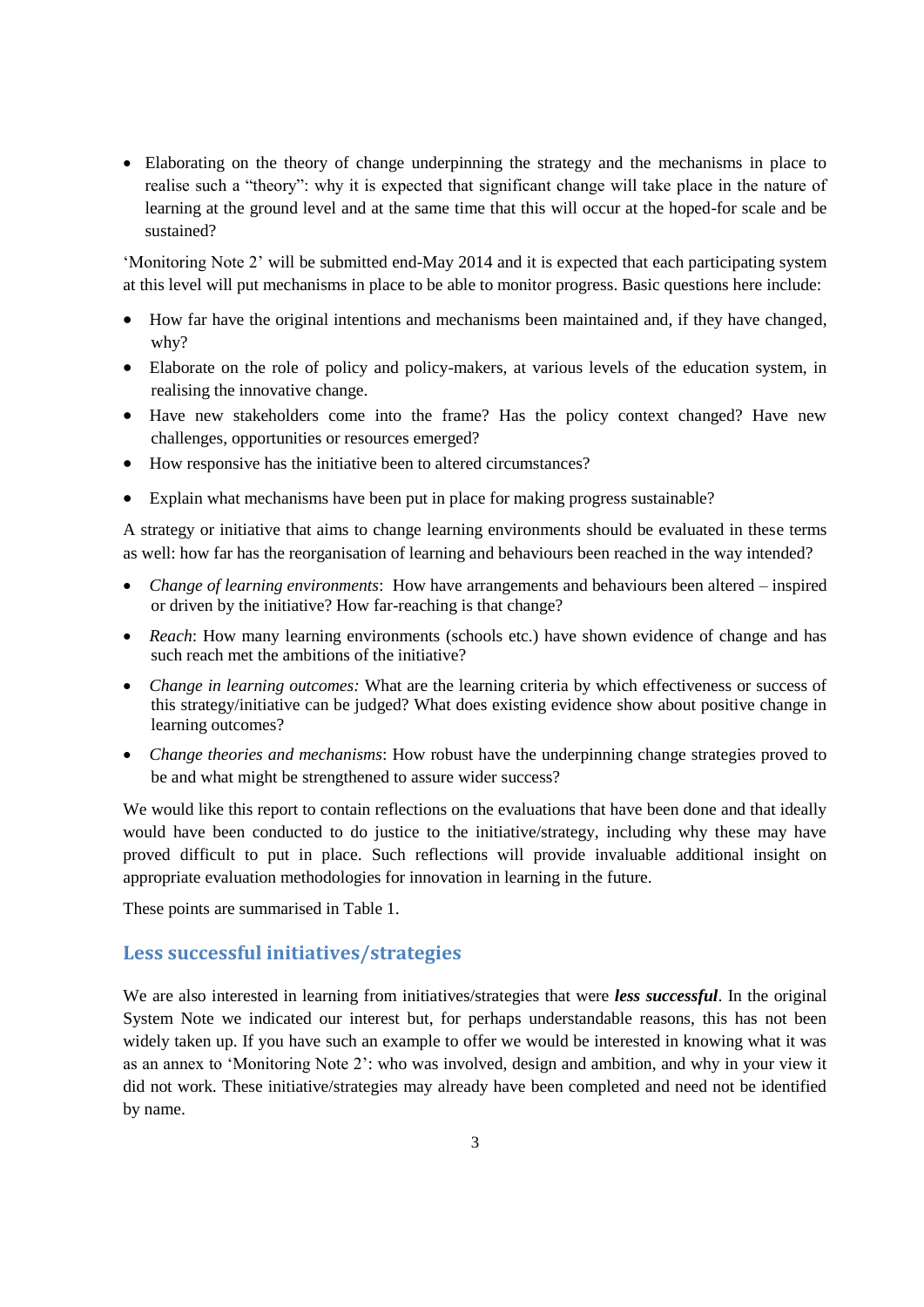The same general framework may be used but focusing especially on Q.9 – tensions and impediments – and making it very clear that it is being put forward as an example that did not work well and with particular focus on those factors that explain its difficulties of implementation and lack of success.

#### **Submission of Notes**

The "Monitoring Note 1" should be submitted by the end of May 2013; the "Monitoring Note 2" should be submitted a year later at the end of May 2014. They should be submitted by the ILE Coordinator to Mariana Martinez Salgado at [mariana.martinezsalgado@oecd.org.](mailto:mariana.martinezsalgado@oecd.org.)

## **Further information**

If you have any questions concerning the above or would like more information on the Innovative Learning Environments project you can contact Mariana by email or telephone at +33 145 24 79 94.

#### **In summary**

Table 1 below provides an outline of the questions to be taken into account in the monitoring and reporting. It shows how "Monitoring Note 1" builds on the initial "System Note" by asking for additional information, and more in-depth analysis and reflection. "Monitoring Note 2" in turn builds on "Monitoring Note 1", and includes evaluation of the strategy or initiative.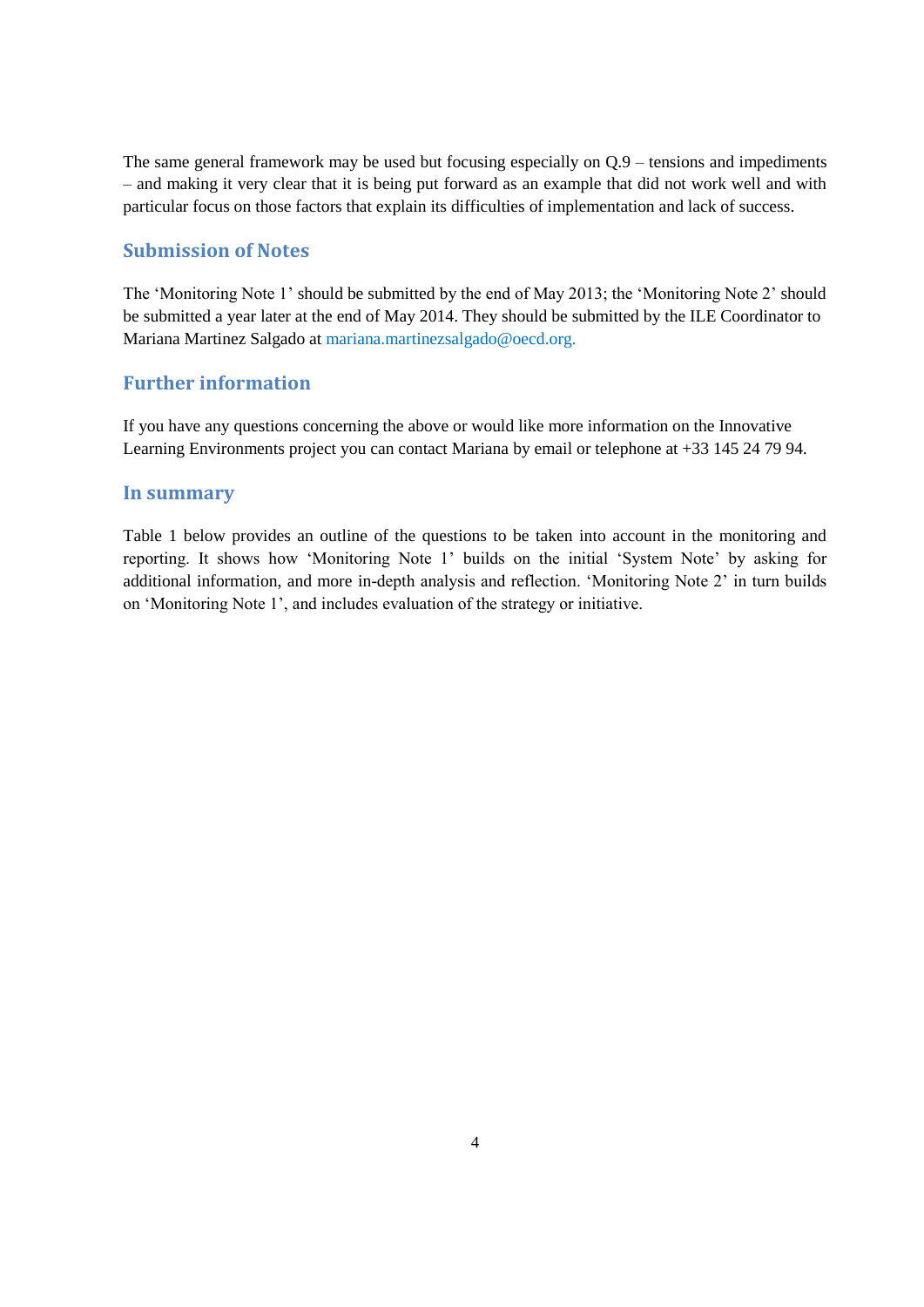#### **Table 1: Contents and questions structuring 'Monitoring Notes 1 and 2', extending the 'System Note' framework**